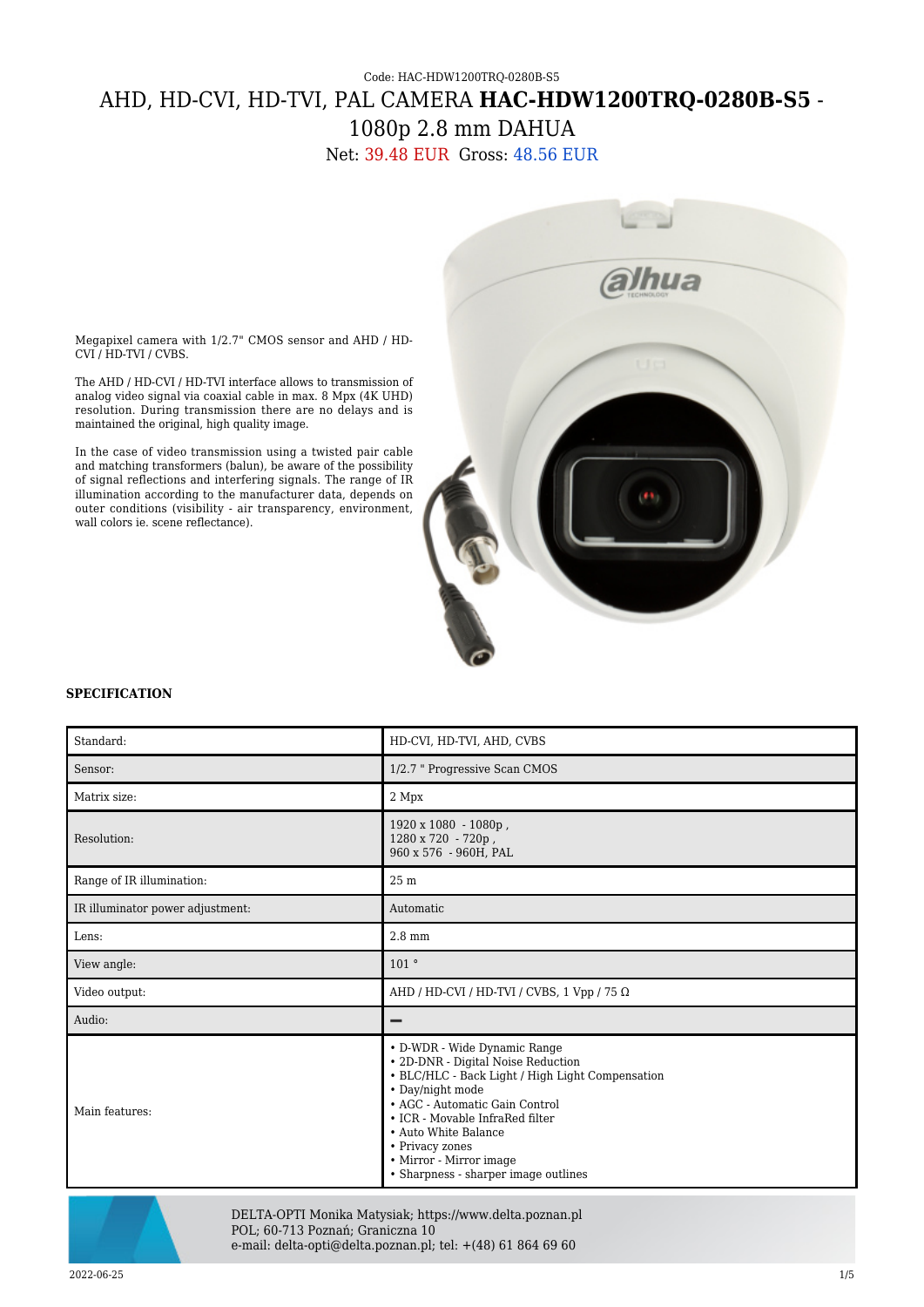| OSD menu:              | OSD menu available via DAHUA recorder |
|------------------------|---------------------------------------|
| Power supply:          | 12 V DC / 220 mA                      |
| Power consumption:     | $\leq$ 2.6 W                          |
| Housing:               | Dome, Plastic                         |
| "Index of Protection": | <b>IP50</b>                           |
| Color:                 | White                                 |
| Vandal-proof:          | -                                     |
| Operation temp:        | -40 °C $\ldots$ 50 °C                 |
| Weight:                | $0.15$ kg                             |
| Dimensions:            | Ø 97 x 93 mm                          |
| Manufacturer / Brand:  | <b>DAHUA</b>                          |
| Guarantee:             | 3 years                               |

## **PRESENTATION**



Mounting side view:

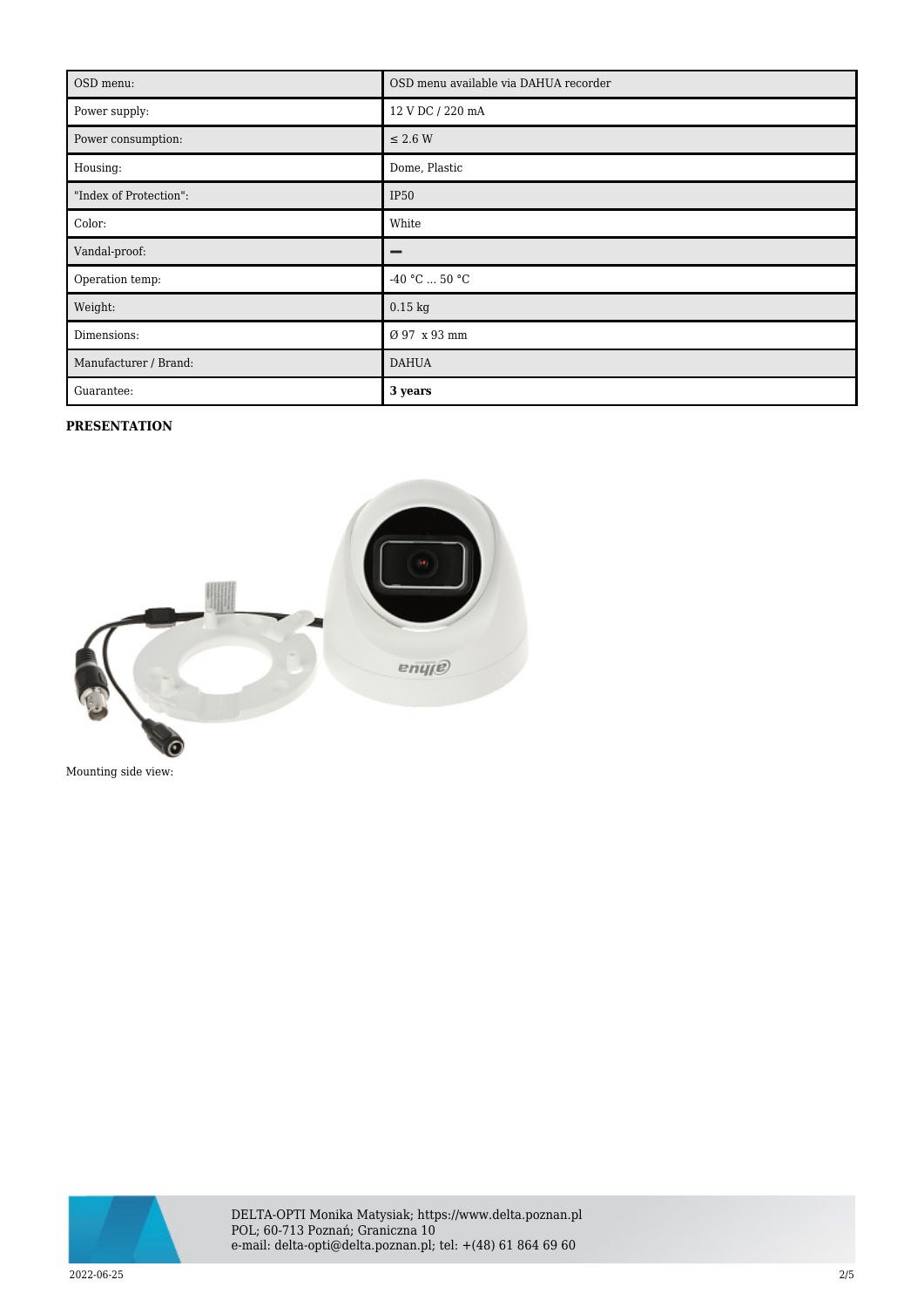

In the kit:



**OUR TESTS**

AHD:

Camera image at artificial illumination (about 30Lux):





DELTA-OPTI Monika Matysiak; https://www.delta.poznan.pl POL; 60-713 Poznań; Graniczna 10 e-mail: delta-opti@delta.poznan.pl; tel: +(48) 61 864 69 60

2022-06-25 3/5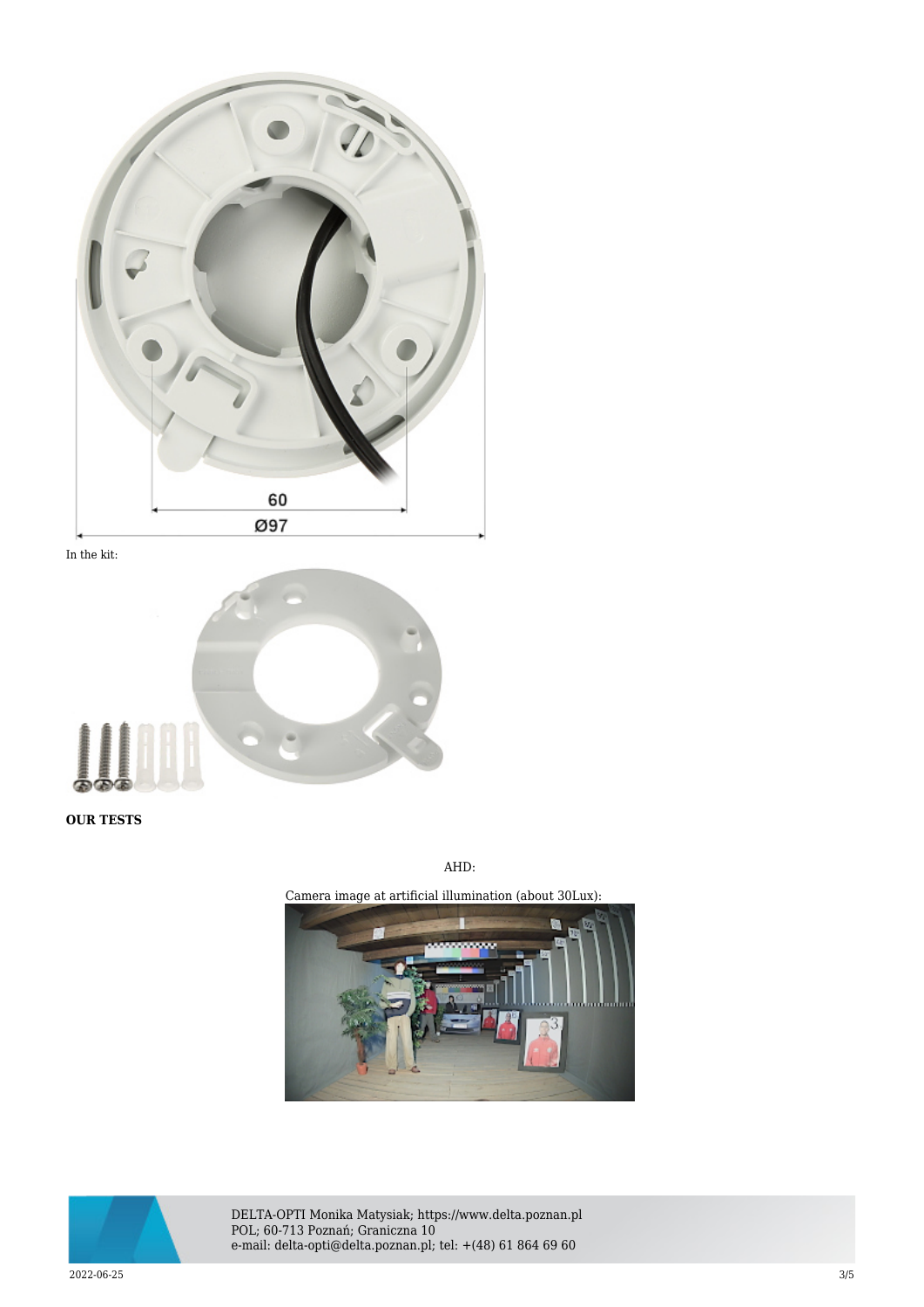[Camera image at night conditions with internal built-in IR il](https://sklep.delta.poznan.pl/obrazki2/hac-hdw1200trq-0280b_ahd_img11_d.jpg)luminator on:



Camera image at direct strong light opposite to camera:



HD-CVI:

Camera image at artificial illumination (about 30Lux):



Camera image at night conditions with internal built-in IR illuminator on:



[Camera image at direct strong light opposite to camera:](https://sklep.delta.poznan.pl/obrazki2/hac-hdw1200trq-0280b_cvi_img12_d.jpg) 





DELTA-OPTI Monika Matysiak; https://www.delta.poznan.pl POL; 60-713 Poznań; Graniczna 10 e-mail: delta-opti@delta.poznan.pl; tel: +(48) 61 864 69 60

2022-06-25 4/5